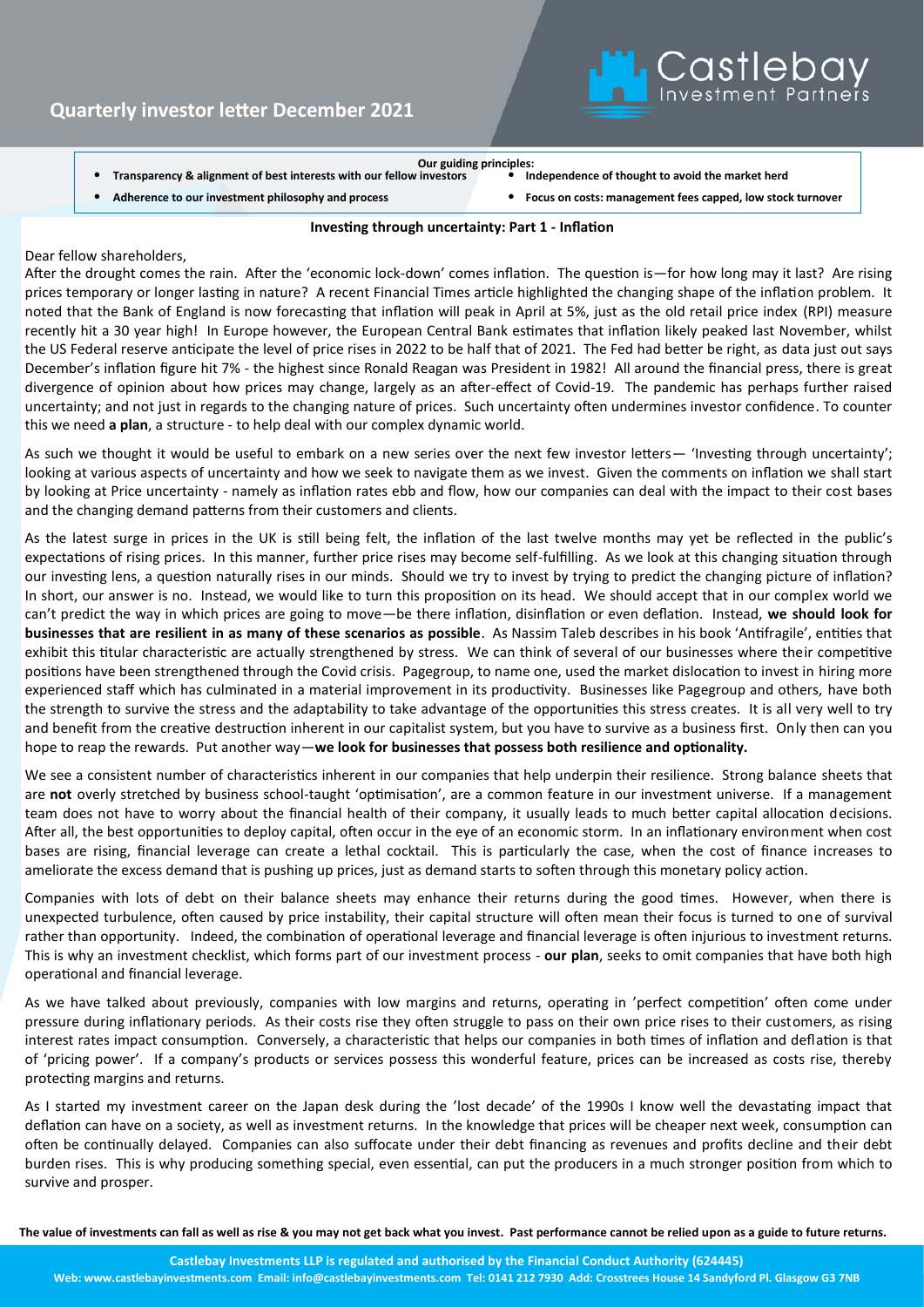

During the quarter we sold our remaining exposure in **KONE**. This was due in part to its extended valuation, but also with our newly refreshed Investment Universe, due to competition for capital. As the fund is now fully invested, any new stock entering into the Universe has to compete directly with one of our holdings in the fund - effectively a 'Stock versus Stock' competition. The US auto parts retailer, **AutoZone inc** is one such company and in our view it is a 'master capital allocator', trading on a much more supportive valuation relative to **KONE** but being at least its equal in terms of quality. Due to the very strong performance of **Novo Nordisk** which has partly been reflected in its more expensive valuation, a reduction in its position to 2% funded the remaining balance for our **AutoZone** purchase.

# **Auto**<br>**MZone** Master capital allocators

William Thorndike wrote a book back in 2012 entitled '*The Outsiders—Eight unconventional CEOs and their radically rational blueprint for success.*' As Sir John Templeton once famously said 'if you want to have a better performance than the crowd, you must do things differently from the crowd.' In the Outsiders all of the CEOs, including Warren Buffett, have taken a very different perspective towards capital allocation than other management teams. The effect? Stellar share price performance over a long number of years. Yet, had the book been written a decade later, we would argue that AutoZone would have a strong case for inclusion.

AutoZone is the number one retailer and distributor of auto parts in North America. Founded, as America celebrated its Independence Day in 1979, it opened its first store in Forest City, Arkansas. Now they have around 6,500 stores across every state in the US, stores in Mexico and Brazil and 12 distribution centres across the Americas. Its competitive advantage comes through its best in class stock availability, specialised customer service which develops goodwill from both its DIY retail customers and commercial customers alike. Its working capital management is excellent. Due to the consistency of AutoZone's product-sourcing demand, its suppliers can factor their own accounts receivables meaning AutoZone can support its own large accounts payable. It does this to such an extent that in spite of its very large stock inventory, its working capital requirement is negative. What this essentially means is that it sells its stock to its customers—who pay cash, before it has to pay its suppliers. This has a very important effect on how the business is managed. It means that AutoZone can effectively fund its store openings whilst generating cash. So that even though it prioritises reinvestment in the business it can spend whatever is left, buying back its issued shares, whilst maintaining an investment grade credit rating. The effect of this strategy over the last couple of decades has been stunning. Their shares in issue have declined by nearly 90% over this period. Thus, the impact on the earnings per share has been to increase it nearly ten fold! This combined with the underlying growth in earnings has created a strong compounder of shareholder value and share price performance. A performance we expect to continue given the ethos of the company and the misunderstood threats to its business model from electric vehicles and online competition. Visibility for the business is strong as its market is not in new vehicles but with cars aged 7-12 years old. Thus, changes to the car market will only affect AutoZone over a longer time period. We believe the online threat is also manageable as AutoZone itself has developed a successful e-commerce platform. Most importantly though is its excellent in-store customer service and knowledgeable employees, providing further protection and **resilience** to its business model. We invested a 3% position in the fund during December.

2021 was a very challenging year for both the management team at Avon and fellow investors in the company. However, as  $PROTEGTIO$  is often the case at these times, a valuable lesson has been learned from which we can continue to benefit in the future. It is realise that when you are in a hole, more often than not the best thing to do is to stop digging. Paul McDonald, the CEO of Avon Protection has recognised that to continue investing in the body armour division, acquired from 3M, would be akin to keeping on digging. This is due to the lack of '**design authority'** in product development, for the US Defense Logistics Agency (US DLA). So they have stopped digging, following a strategic review. Incremental capital will be allocated to the remaining core divisions of respiratory protection and helmets. This makes sense to us as the presence of 'design authority' in the respiratory and helmets divisions greatly facilitates product development and creates a surer path towards commercialisation. 'Design authority' effectively allows Avon to be the ones who create the design parameters within which future products are created. In its armour division this has not been the case, which has impacted sentiment greatly towards the stock. Following the company's strategic review we added to our position in December, as we continue to invest on a longer term horizon and recognise the interesting growth opportunities for the remaining core divisions.

#### **Quality Table**

The Quality table highlights some of the key indicators we study when we analyse the Quality characteristics of the businesses in our fund and investment universe. The Return on Equity of our fund remains at a premium to the market. It is also interesting to note that during the past two 'Covid years', the fund's operating profit margin has been more resilient than the market's. As noted, our preference is to invest in businesses with strong balance sheets and our net debt to equity measure is again more attractive than the market on average. Finally, it is encouraging to note that the higher quality companies in our fund are valued similarly to the market, due to their strong free cashflow generation.

| <b>Quality Table</b>    | Castlebay<br><b>Fund</b> | <b>Market</b> |
|-------------------------|--------------------------|---------------|
| Return on Equity        | 42%                      | 19%           |
| Operating profit margin | 20%                      | 7%            |
| Net debt to equity      | 59%                      | 89%           |
| Cash conversion         | 111%                     | 110%          |
| Free Cashflow yield     | 3.9%                     | 4.0%          |

**Source: Bloomberg as at 31/12/2021**

**The value of investments can fall as well as rise & you may not get back what you invest.** 

## **Past performance cannot be relied upon as a guide to future returns. This newsletter should not be construed as investment advice.**